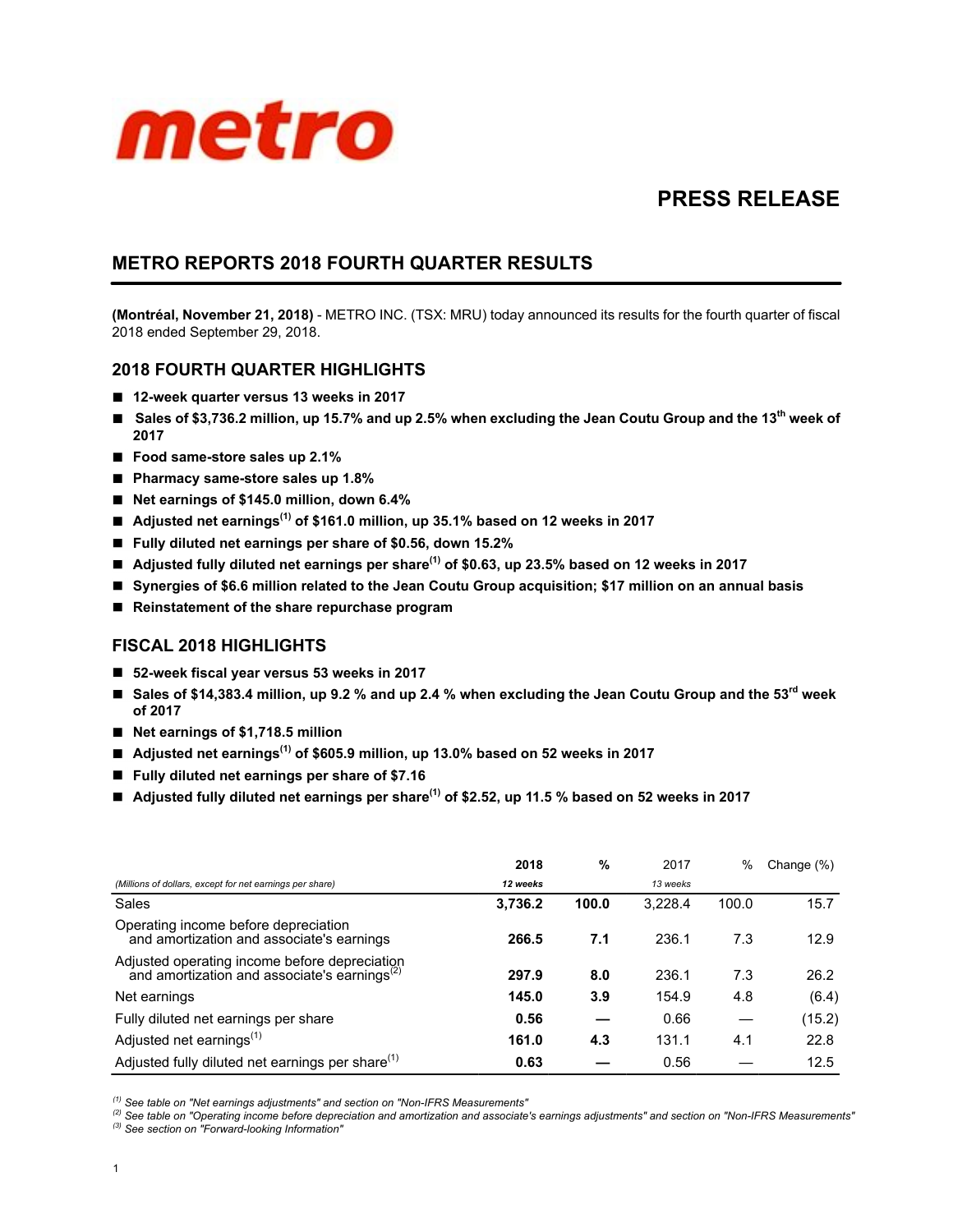|                                                                                                           | 2018     | %     | 2017     | %     | Change (%) |
|-----------------------------------------------------------------------------------------------------------|----------|-------|----------|-------|------------|
| (Millions of dollars, except for net earnings per share)                                                  | 52 weeks |       | 53 weeks |       |            |
| Sales                                                                                                     | 14,383.4 | 100.0 | 13,175.3 | 100.0 | 9.2        |
| Operating income before depreciation<br>and amortization and associate's earnings                         | 1.011.1  | 7.0   | 966.4    | 7.3   | 4.6        |
| Adjusted operating income before depreciation and<br>amortization and associate's earnings <sup>(2)</sup> | 1.082.6  | 7.5   | 966.4    | 7.3   | 12.0       |
| Net earnings                                                                                              | 1,718.5  | 11.9  | 608.4    | 4.6   | 182.5      |
| Fully diluted net earnings per share                                                                      | 7.16     |       | 2.57     |       | 178.6      |
| Adjusted net earnings <sup>(1)</sup>                                                                      | 605.9    | 4.2   | 548.2    | 4.2   | 10.5       |
| Adjusted fully diluted net earnings per share <sup>(1)</sup>                                              | 2.52     |       | 2.31     |       | 9.1        |

## **PRESIDENT'S MESSAGE**

"With the acquisition of the Jean Coutu Group, fiscal 2018 was a pivotal year for the Corporation that ended on a strong note with solid growth in same-store sales and adjusted net income<sup>(1)</sup> in the fourth quarter. The integration work is progressing well and we are confident in our ability to realize the full potential of this promising business combination. We are better positioned than ever to meet our customers' everyday needs and create value for our shareholders", stated Eric R. La Flèche, President and Chief Executive Officer.

## **2018 FOURTH QUARTER RESULTS**

The Jean Coutu Group (PJC) Inc. ("Jean Coutu Group") acquisition was completed on May 11, 2018. Consequently, the results of the Jean Coutu Group were consolidated with the Corporation's results for slightly more than 20 weeks. During this period, synergies of \$6.6 million were generated and we have now realized an annualized amount of \$17.0 million<sup>(3)</sup>. During the fourth quarter, we recorded pharmacy network closure and restructuring expenses of \$23.0 million after taxes, resulting from the forthcoming transfer of operations from the McMahon warehouse to the Jean Coutu Group warehouse, the reduction of administrative positions, the closure of 3 Brunet drugstores and the divestiture of 10 drugstores.

#### **SALES**

Sales in the fourth quarter of 2018 reached \$3,736.2 million, up 15.7% compared to \$3,228.4 million in the fourth quarter of 2017. Excluding \$690.7 million in sales for 2018 resulting from the Jean Coutu Group and the  $13<sup>th</sup>$  week of 2017, sales were up 2.5%. In the fourth quarter, food same-store sales were up 2.1% (up 0.4% in the same quarter last year) and our food basket experienced inflation of approximately 0.8%. Pharmacy same-store sales were up 1.8%, 0.7% for prescription drugs (2.5% for number of prescriptions) and 3.9% for front store sales.

Sales for fiscal 2018 totalled \$14,383.4 million versus \$13,175.3 million for fiscal 2017, an increase of 9.2%. Excluding \$1.157.7 million in sales from fiscal 2018 resulting from the Jean Coutu Group as well as the 53<sup>rd</sup> week of fiscal 2017, sales were up 2.4%.

#### **OPERATING INCOME BEFORE DEPRECIATION AND AMORTIZATION AND ASSOCIATE'S EARNINGS**

This earnings measurement excludes financial costs, taxes, depreciation and amortization, the share of earnings and gain on disposal of our investment in an associate (Alimentation Couche-Tard "ACT") as well as the gain on revaluation and disposal of an investment at fair value.

Operating income before depreciation and amortization and associate's earnings for the fourth quarter of 2018 totalled \$266.5 million, or 7.1% of sales versus \$236.1 million, or 7.3% of sales for the same quarter last year. In the fourth quarter of 2018, \$31.4 million in pharmacy network closure and restructuring expenses were recognized. Excluding this item, adjusted operating income before depreciation and amortization and associate's earnings<sup>(2)</sup> totalled \$297.9 million, or 8.0% of sales. Adjusted operating income before depreciation and amortization and associate's earnings<sup>(2)</sup>, excluding the Jean Coutu Group, totalled \$223.7 million, or 7.3% of sales, up 2.2% from \$218.8 million or 7.4 % of sales in 2017, excluding the  $13<sup>th</sup>$  week.

For fiscal 2018, operating income before depreciation and amortization and associate's earnings totalled \$1,011.1 million, or 7.0% of sales versus \$966.4 million, or 7.3% of sales for fiscal 2017. In 2018, we recorded pharmacy network closure

*(1) See table on "Net earnings adjustments" and section on "Non-IFRS Measurements"*

*<sup>(2)</sup> See table on "Operating income before depreciation and amortization and associate's earnings adjustments" and section on "Non-IFRS Measurements" (3) See section on "Forward-looking Information"*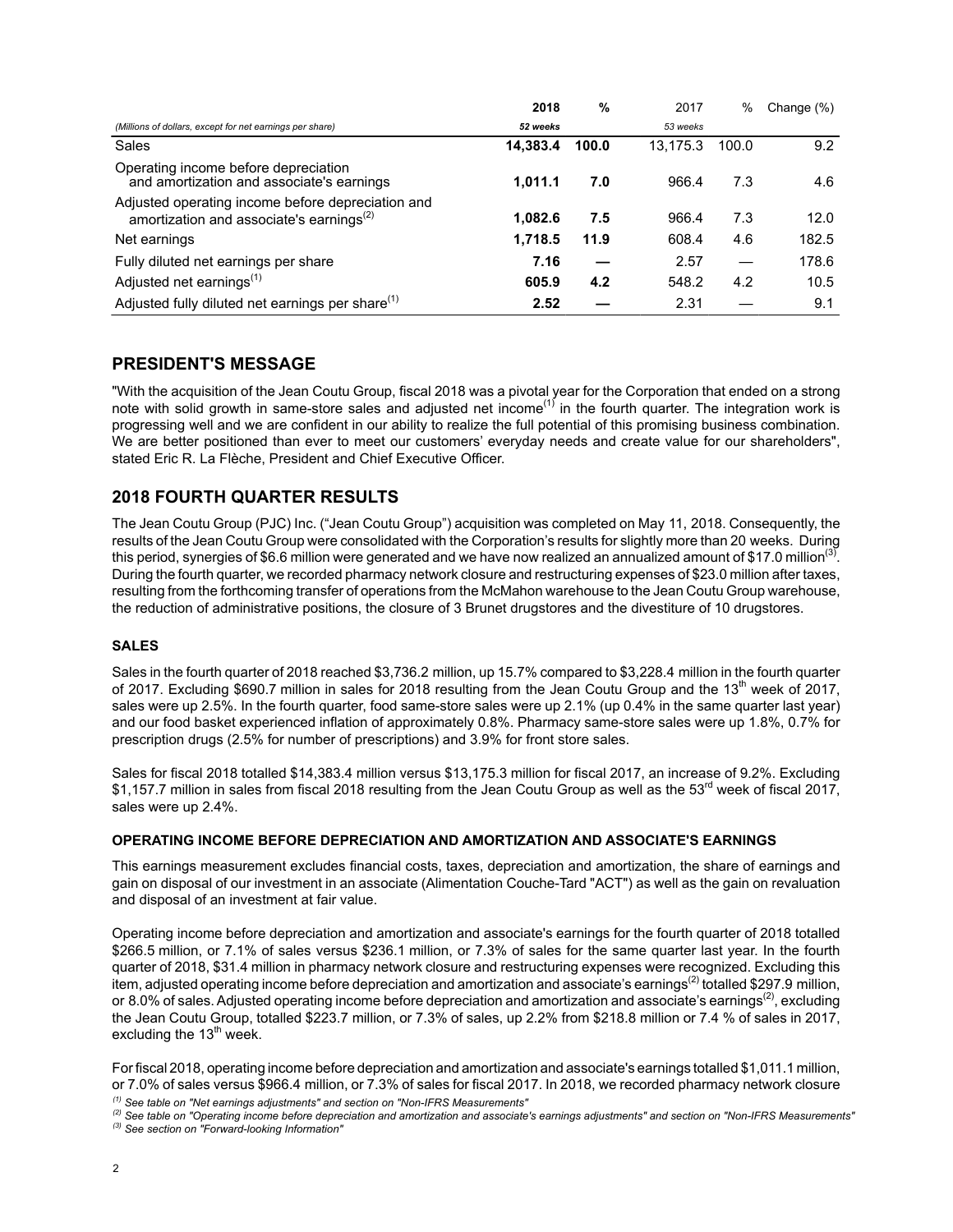and restructuring expenses of \$31.4 million, expenses of \$28.7 million related to the Jean Coutu Group acquisition and a \$11.4 million provision relating to our Ontario distribution network modernization project. Excluding these items, adjusted operating income before depreciation and amortization and associate's earnings<sup>(2)</sup> totalled \$1,082.6 million, or 7.5% of sales. Adjusted operating income before depreciation and amortization and associate's earnings<sup>(2)</sup>, excluding the Jean Coutu Group, totalled \$959.9 million, or 7.3% of sales, up 1.1% compared with \$949.1 million or 7.3% of sales in 2017, excluding the 53<sup>rd</sup> week.

#### **Operating income before depreciation and amortization and associate's earnings adjustments (OI)(2)**

|                                                                                                                                                                       | <b>Fiscal years</b> |              |     |          |              |      |
|-----------------------------------------------------------------------------------------------------------------------------------------------------------------------|---------------------|--------------|-----|----------|--------------|------|
|                                                                                                                                                                       | 2018<br>12 weeks    |              |     |          |              |      |
|                                                                                                                                                                       |                     |              |     | 13 weeks |              |      |
| (Millions of dollars, unless otherwise indicated)                                                                                                                     | ΟI                  | <b>Sales</b> | (%) | ΟI       | <b>Sales</b> | (% ) |
| Operating income before depreciation and<br>amortization and associate's earnings                                                                                     | 266.5               | 3,736.2      | 7.1 | 236.1    | 3,228.4      | 7.3  |
| Pharmacy network closure and restructuring<br>expenses                                                                                                                | 31.4                |              |     |          |              |      |
| Adjusted operating income before depreciation<br>and amortization and associate's earnings $^{(2)}$                                                                   | 297.9               | 3,736.2      | 8.0 | 236.1    | 3,228.4      | 7.3  |
|                                                                                                                                                                       |                     |              |     |          |              |      |
| Jean Coutu Group operating income before<br>depreciation and amortization                                                                                             | 74.2                | 690.7        |     |          |              |      |
| Adjusted operating income before depreciation<br>and amortization and associate's earnings <sup>(2)</sup> ,<br>excluding the Jean Coutu Group                         | 223.7               | 3,045.5      | 7.3 | 236.1    | 3,228.4      | 7.3  |
|                                                                                                                                                                       |                     |              |     |          |              |      |
| Adjusted operating income before depreciation<br>and amortization and associate's earnings $^{(2)}$ ,<br>excluding the Jean Coutu Group, based on 12<br>weeks in 2017 | 223.7               | 3,045.5      | 7.3 | 218.8    | 2,970.0      | 7.4  |

- *(2) See table on "Operating income before depreciation and amortization and associate's earnings adjustments" and section on "Non-IFRS Measurements"*
- *(3) See section on "Forward-looking Information"*

*<sup>(1)</sup> See table on "Net earnings adjustments" and section on "Non-IFRS Measurements"*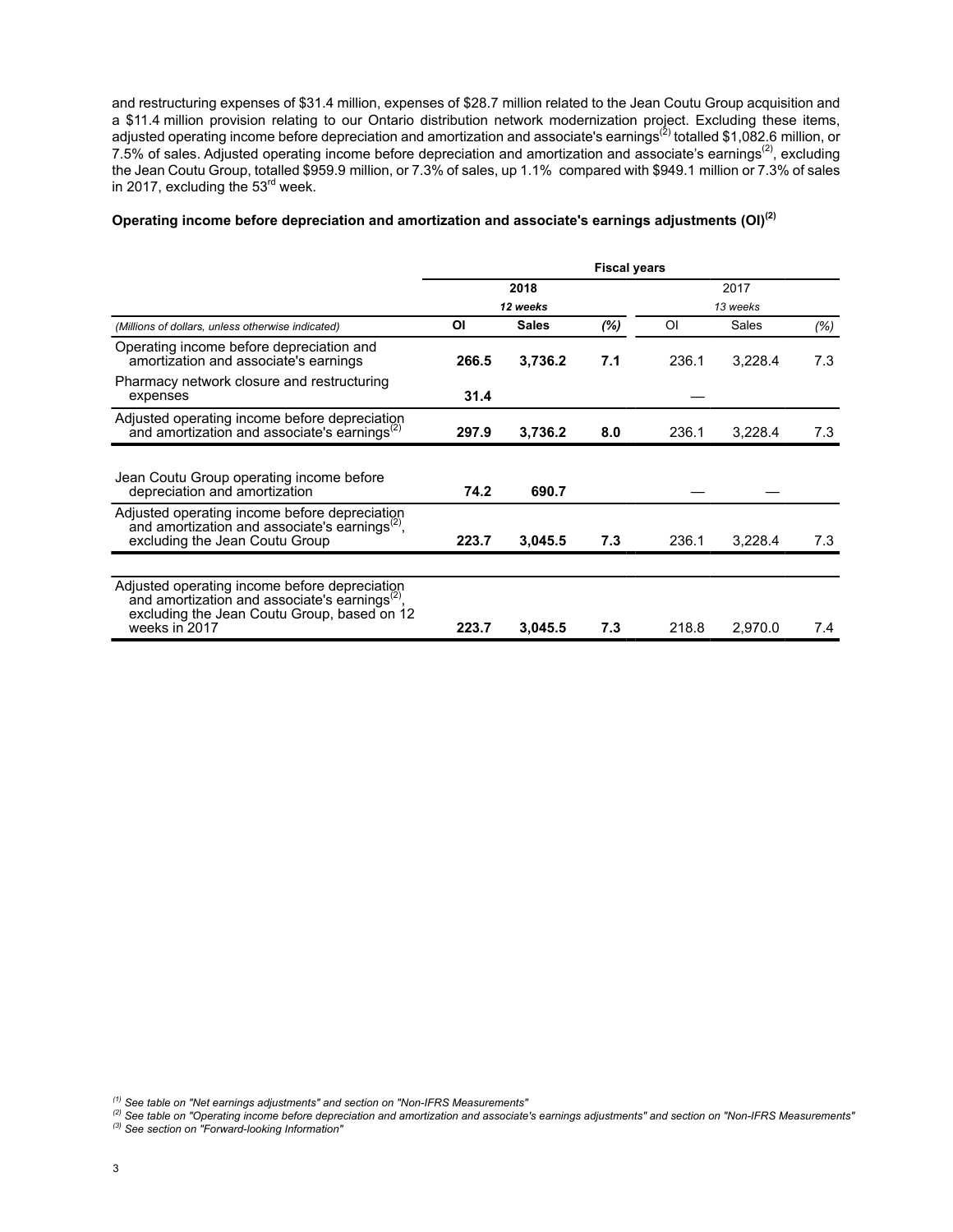|                                                                                                                                                                       | <b>Fiscal years</b> |          |     |          |          |      |
|-----------------------------------------------------------------------------------------------------------------------------------------------------------------------|---------------------|----------|-----|----------|----------|------|
|                                                                                                                                                                       |                     | 2018     |     | 2017     |          |      |
|                                                                                                                                                                       | 52 weeks            |          |     | 53 weeks |          |      |
| (Millions of dollars, unless otherwise indicated)                                                                                                                     | <b>Sales</b><br>ΟI  |          | (%) | $\Omega$ | Sales    | (% ) |
| Operating income before depreciation and<br>amortization and associate's earnings                                                                                     | 1,011.1             | 14,383.4 | 7.0 | 966.4    | 13,175.3 | 7.3  |
| Pharmacy network closure and restructuring<br>expenses                                                                                                                | 31.4                |          |     |          |          |      |
| Business acquisition-related expenses                                                                                                                                 | 28.7                |          |     |          |          |      |
| Distribution network modernization project<br>expenses                                                                                                                | 11.4                |          |     |          |          |      |
| Adjusted operating income before depreciation<br>and amortization and associate's earnings <sup>(2)</sup>                                                             | 1,082.6             | 14,383.4 | 7.5 | 966.4    | 13,175.3 | 7.3  |
| Jean Coutu Group operating income before<br>depreciation and amortization                                                                                             | 122.7               | 1,157.7  |     |          |          |      |
| Adjusted operating income before depreciation<br>and amortization and associate's earnings $^{(2)}$ ,<br>excluding the Jean Coutu Group                               | 959.9               | 13,225.7 | 7.3 | 966.4    | 13,175.3 | 7.3  |
|                                                                                                                                                                       |                     |          |     |          |          |      |
| Adjusted operating income before depreciation<br>and amortization and associate's earnings $^{(2)}$ .<br>excluding the Jean Coutu Group, based on 52<br>weeks in 2017 | 959.9               | 13,225.7 | 7.3 | 949.1    | 12,916.9 | 7.3  |

Gross margin on sales for the fourth quarter and fiscal 2018 were 19.7% versus 19.6% and 19.7% for the corresponding periods of 2017.

Operating expenses as a percentage of sales for the fourth quarter of 2018 were 12.6% versus 12.3% for the corresponding quarter of 2017. Excluding pharmacy network closure and restructuring expenses of \$31.4 million recorded in the fourth quarter of 2018, operating expenses as a percentage of sales stood at 11.7%.

Operating expenses as a percentage of sales for fiscal 2018 were 12.6% versus 12.4% for fiscal 2017. Excluding pharmacy network closure and restructuring expenses of \$31.4 million, business acquisition-related expenses of \$28.7 million and distribution network modernization project expenses of \$11.4 million recorded in 2018, operating expenses as a percentage of sales was 12.1%.

#### **DEPRECIATION AND AMORTIZATION AND NET FINANCIAL COSTS**

Total depreciation and amortization expenses for the fourth quarter and fiscal 2018 were \$65.0 million and \$233.5 million respectively versus \$46.0 million and \$194.2 million for the corresponding periods of 2017. Amortization of intangible assets acquired in connection with the Jean Coutu Group acquisition amounted to \$9.0 million and \$15.0 million respectively for the fourth quarter and fiscal 2018.

Net financial costs for the fourth quarter of 2018 totalled \$23.9 million compared to \$15.5 million for the same quarter last year. This increase stemmed primarily from the notes issued for the Jean Coutu Group acquisition.

Net financial costs for fiscal 2018 totalled \$80.2 million compared to \$63.9 million for fiscal 2017. Certain items are specific to 2018. First, for the period prior to the Jean Coutu Group acquisition, we recognized \$21.3 million in interest income on the short-term investments and security deposits resulting from the proceeds of the sale of the majority of our investment in ACT and the issuance of Series F, G and H notes to fund a portion of the Jean Coutu Group acquisition and recorded \$19.1 million in interest on those notes. Furthermore, we paid \$1.8 million in financial costs on the balance payable in connection with the settlement of the buyout of minority interests in Adonis and Phoenicia.

As of May 11, 2018, net financial costs were no longer subject to adjustment to net earnings. The increase in financial costs was mainly due to the Jean Coutu Group acquisition.

*<sup>(1)</sup> See table on "Net earnings adjustments" and section on "Non-IFRS Measurements"*

*<sup>(2)</sup> See table on "Operating income before depreciation and amortization and associate's earnings adjustments" and section on "Non-IFRS Measurements" (3) See section on "Forward-looking Information"*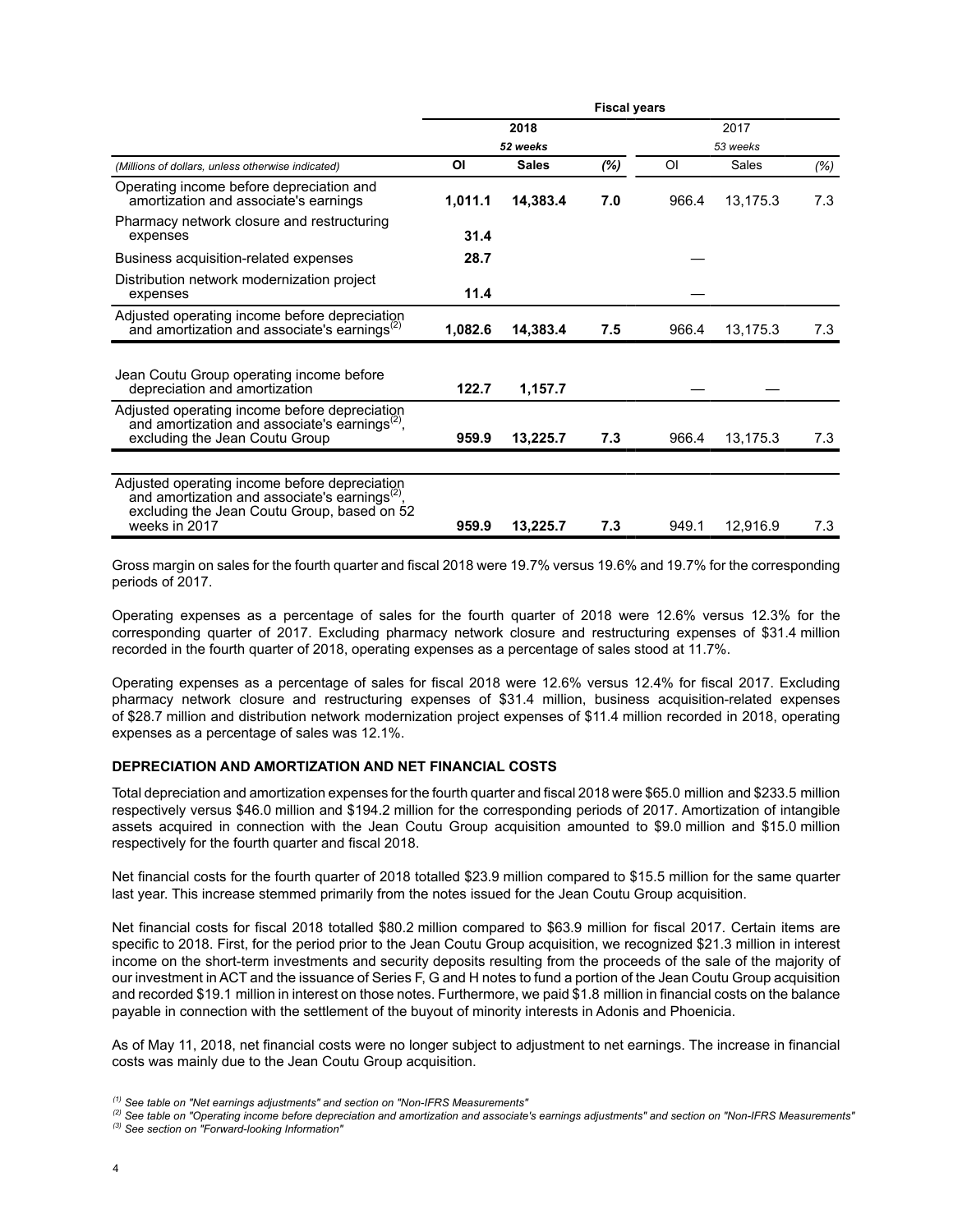#### **SHARE OF EARNINGS, GAIN ON DISPOSAL OF AN INVESTMENT IN AN ASSOCIATE AND GAIN ON REVALUATION AND DISPOSAL OF AN INVESTMENT AT FAIR VALUE**

During the first quarter of 2018, to fund a portion of the Jean Coutu Group acquisition, we disposed of most of our investment in ACT, for net proceeds of \$1,534.0 million and a gain of \$1,107.4 million. As a result of this disposal, the Corporation no longer has significant influence over ACT. Our residual investment is therefore considered to be an available-for-sale financial asset, reported as an investment at fair value. As a result, the investment was re-evaluated at fair value on October 13, 2017, and the Corporation recorded a \$225.6 million fair value revaluation gain in net earnings. Subsequent fair value revaluations of this investment were recognized in accumulated other comprehensive income.

During the fourth quarter of fiscal 2018, we disposed of the majority of the investment at fair value and recorded a net gain of \$15.5 million on revaluation and disposal. In addition, the Corporation signed an equity forward agreement with a financial institution for the disposal of the remaining shares of this investment. The disposal was finalized on November 5, 2018. Total proceeds in the quarter from the sales of this investment was \$326.0 million.

No share of an associate's earnings (ACT) was recorded in the fourth quarter of fiscal 2018 in comparison with a \$27.5 million share recorded in the corresponding quarter of fiscal 2017.

For fiscal 2018, our share of an associate's earnings (ACT) was \$30.8 million versus \$93.5 million last year.

#### **INCOME TAXES**

The income tax expense of \$48.1 million for the fourth quarter of 2018 represented an effective tax rate of 24.9% compared to an income tax expense of \$47.2 million in the fourth quarter of 2017 which represented an effective tax rate of 23.4%.

The income tax expense of \$358.2 million for fiscal 2018 and \$193.4 million for the fiscal 2017 represented an effective tax rate of 17.2% and 24.1% respectively. The significant decline in the effective tax rate resulted from the gain on disposal of the majority of our investment in ACT and the fair value revaluation and disposal of our residual investment.

#### **NET EARNINGS AND ADJUSTED NET EARNINGS(1)**

Net earnings for the fourth quarter of 2018 were \$145.0 million, a decrease of 6.4% from \$154.9 million for the fourth quarter of 2017. Fully diluted net earnings per share decreased by 15.2% to \$0.56 from \$0.66 last year. Excluding the specific items shown in the table below as well as the 13<sup>th</sup> week of the fourth quarter of 2017, adjusted net earnings<sup>(1)</sup> for the fourth quarter of 2018 totalled \$161.0 million compared with \$119.2 million for the corresponding quarter of 2017, and adjusted fully diluted net earnings per share<sup>(1)</sup> amounted to \$0.63 versus \$0.51, up 35.1% and 23.5%, respectively.

Net earnings for fiscal 2018 were \$1,718.5 million, an increase of 182.5% from \$608.4 million in fiscal 2017. Fully diluted net earnings per share rose 178.6% to \$7.16 from \$2.57 last year. Excluding the specific items shown in the table below as well as the 53<sup>rd</sup> week of fiscal 2017, adjusted net earnings<sup>(1)</sup> for fiscal 2018 totalled \$605.9 million compared with \$536.3 million for fiscal 2017, and adjusted fully diluted net earnings per share<sup>(1)</sup> amounted to \$2.52 versus \$2.26, up 13.0% and 11.5%, respectively.

- *(2) See table on "Operating income before depreciation and amortization and associate's earnings adjustments" and section on "Non-IFRS Measurements"*
- *(3) See section on "Forward-looking Information"*

*<sup>(1)</sup> See table on "Net earnings adjustments" and section on "Non-IFRS Measurements"*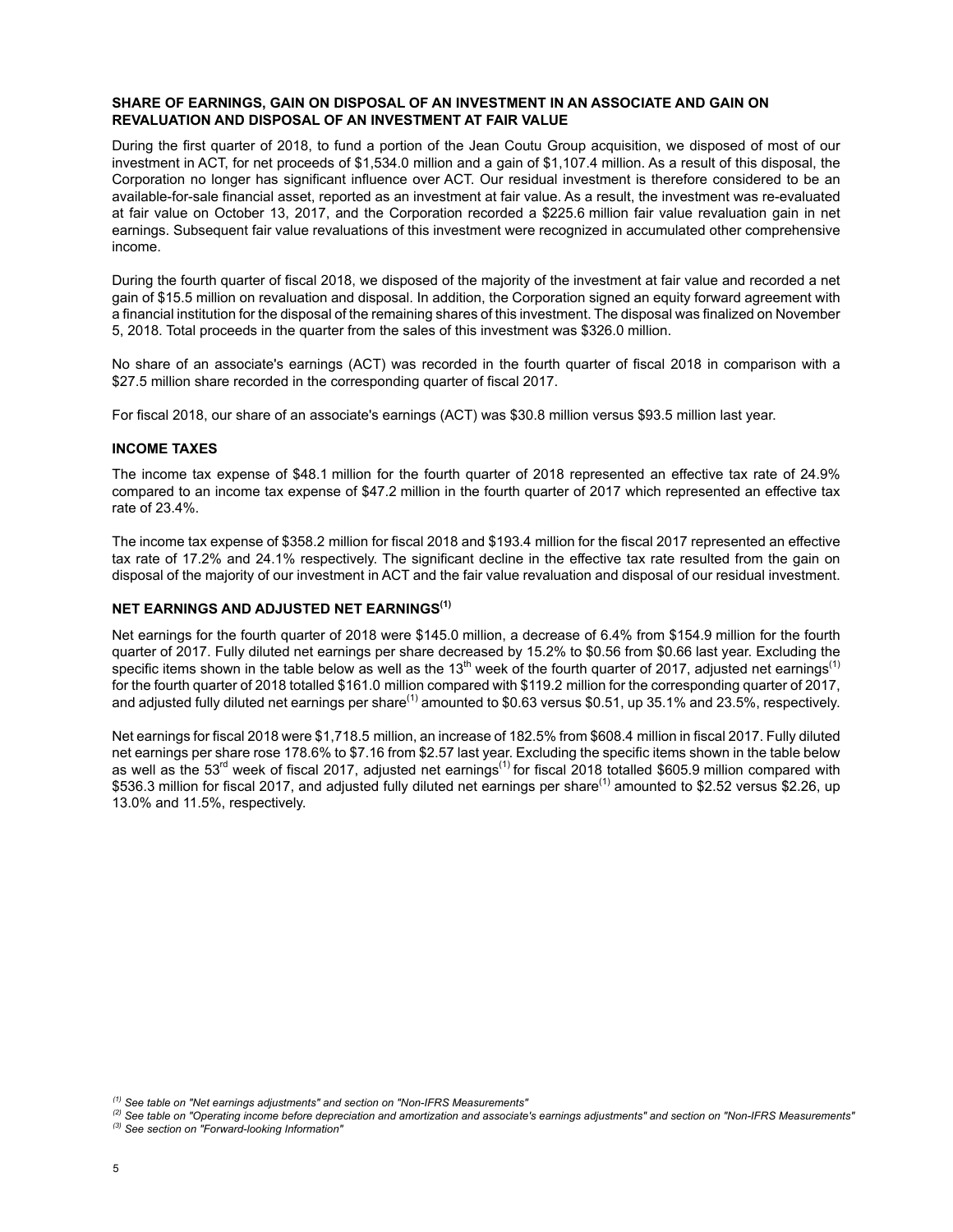## **Net earnings adjustments(1)**

|                                                                                                                   | <b>Fiscal years</b>      |                                          |                          |                                          |                 |                         |  |
|-------------------------------------------------------------------------------------------------------------------|--------------------------|------------------------------------------|--------------------------|------------------------------------------|-----------------|-------------------------|--|
|                                                                                                                   | 2018                     |                                          | 2017                     |                                          | Change $(\%)$   |                         |  |
|                                                                                                                   | 12 weeks                 |                                          | 13 weeks                 |                                          |                 |                         |  |
|                                                                                                                   | (Millions of<br>dollars) | <b>Fully</b><br>diluted EPS<br>(Dollars) | (Millions of<br>dollars) | Fully diluted<br><b>EPS</b><br>(Dollars) | Net<br>earnings | Fully<br>diluted<br>EPS |  |
| Net earnings                                                                                                      | 145.0                    | 0.56                                     | 154.9                    | 0.66                                     | (6.4)           | (15.2)                  |  |
| Pharmacy network closure and restructuring<br>expenses, after taxes                                               | 23.0                     |                                          |                          |                                          |                 |                         |  |
| Amortization of intangible assets acquired in<br>connection with the Jean Coutu Group<br>acquisition, after taxes | 6.6                      |                                          |                          |                                          |                 |                         |  |
| Share of an associate's earnings, after taxes                                                                     |                          |                                          | (23.8)                   |                                          |                 |                         |  |
| Gain on revaluation and disposal of an<br>investment at fair value, after taxes                                   | (13.6)                   |                                          |                          |                                          |                 |                         |  |
| Adjusted net earnings <sup>(1)</sup>                                                                              | 161.0                    | 0.63                                     | 131.1                    | 0.56                                     | 22.8            | 12.5                    |  |
|                                                                                                                   |                          |                                          |                          |                                          |                 |                         |  |
| Adjusted net earnings <sup>(1)</sup> based on 12 weeks<br>in 2017                                                 | 161.0                    | 0.63                                     | 119.2                    | 0.51                                     | 35.1            | 23.5                    |  |

|                                                                                                                   | <b>Fiscal years</b>      |                                   |                          |                                          |                 |                                |  |
|-------------------------------------------------------------------------------------------------------------------|--------------------------|-----------------------------------|--------------------------|------------------------------------------|-----------------|--------------------------------|--|
|                                                                                                                   | 2018                     |                                   | 2017                     |                                          | Change (%)      |                                |  |
|                                                                                                                   | 52 weeks                 |                                   | 53 weeks                 |                                          |                 |                                |  |
|                                                                                                                   | (Millions of<br>dollars) | Fully<br>diluted EPS<br>(Dollars) | (Millions of<br>dollars) | Fully diluted<br><b>EPS</b><br>(Dollars) | Net<br>earnings | Fully<br>diluted<br><b>EPS</b> |  |
| Net earnings                                                                                                      | 1,718.5                  | 7.16                              | 608.4                    | 2.57                                     | 182.5           | 178.6                          |  |
| Pharmacy network closure and restructuring<br>expenses, after taxes                                               | 23.0                     |                                   |                          |                                          |                 |                                |  |
| Business acquisition-related expenses, after<br>taxes                                                             | 22.7                     |                                   |                          |                                          |                 |                                |  |
| Distribution network modernization project<br>expenses, after taxes                                               | 8.4                      |                                   |                          |                                          |                 |                                |  |
| Amortization of intangible assets acquired in<br>connection with the Jean Coutu Group<br>acquisition, after taxes | 11.0                     |                                   |                          |                                          |                 |                                |  |
| Income on business acquisition-related short-<br>term investments and security deposits,<br>after taxes           | (15.6)                   |                                   |                          |                                          |                 |                                |  |
| Interest on notes issued in connection with a<br>business acquisition, after taxes                                | 14.0                     |                                   |                          |                                          |                 |                                |  |
| Financial costs on the balance payable for<br>the buyout of minority interests, after taxes                       | 1.3                      |                                   |                          |                                          |                 |                                |  |
| Share of an associate's earnings, after taxes                                                                     |                          |                                   | (60.2)                   |                                          |                 |                                |  |
| Gain on the disposal of the majority of the<br>investment in an associate, after taxes                            | (968.1)                  |                                   |                          |                                          |                 |                                |  |
| Gain on revaluation and disposal of an<br>investment at fair value, after taxes                                   | (209.3)                  |                                   |                          |                                          |                 |                                |  |
| Adjusted net earnings <sup>(1)</sup>                                                                              | 605.9                    | 2.52                              | 548.2                    | 2.31                                     | 10.5            | 9.1                            |  |
| Adjusted net earnings <sup>(1)</sup> based on 52 weeks<br>in 2017                                                 | 605.9                    | 2.52                              | 536.3                    | 2.26                                     | 13.0            | 11.5                           |  |

*(1) See table on "Net earnings adjustments" and section on "Non-IFRS Measurements"*

*(2) See table on "Operating income before depreciation and amortization and associate's earnings adjustments" and section on "Non-IFRS Measurements" (3) See section on "Forward-looking Information"*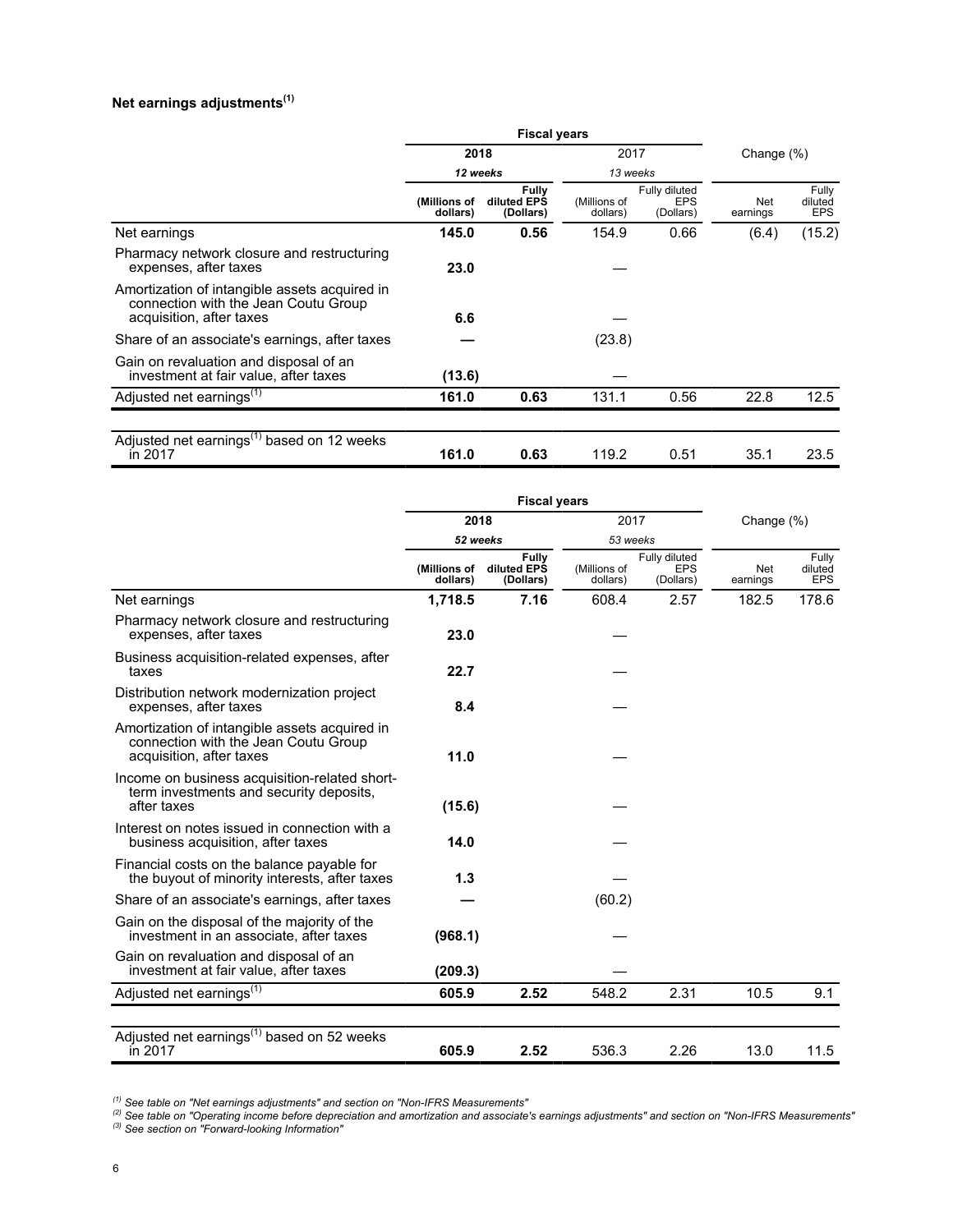#### **DIVIDENDS**

On October 1, 2018, the Corporation's Board of Directors declared a quarterly dividend of \$0.18 per Common Share payable on November 13, 2018, an increase of 10.8% over the dividend declared for the same quarter last year.

## **EVENT AFTER THE REPORTING PERIOD**

After a period of approximately one year during which the normal course issuer bid program was not renewed, in particular because the Corporation intended, during this period, to allocate the surplus cash available to reimburse part of the debt incurred for the Jean Coutu Group acquisition, the Board of Directors authorized, on November 20, 2018, the reinstatement of the share repurchase program. The Corporation will be able to repurchase, in the normal course of business, between November 23, 2018 and November 22, 2019 up to 7,000,000 of its Common Shares representing approximately 2.7% of its issued and outstanding shares on November 13, 2018. Repurchases will be made through the facilities of the Toronto Stock Exchange at market price, in accordance with its policies and regulations, as well as by other means as may be permitted by the TSX and any other securities regulatory authorities, including by private agreements. The Corporation considers that the normal course issuer bid program provides it with an additional option for using its excess funds.

## **FORWARD-LOOKING INFORMATION**

We have used, throughout this report, different statements that could, within the context of regulations issued by the Canadian Securities Administrators, be construed as being forward-looking information. In general, any statement contained herein that does not constitute a historical fact may be deemed a forward-looking statement. Expressions such as "annualize" and other similar expressions are generally indicative of forward-looking statements. The forwardlooking statements contained herein are based upon certain assumptions regarding the Canadian food industry, the general economy, our annual budget, as well as our 2019 action plan.

These forward-looking statements do not provide any guarantees as to the future performance of the Corporation and are subject to potential risks, known and unknown, as well as uncertainties that could cause the outcome to differ significantly. The arrival of a new competitor is an example described under the "Risk Management" section of the 2017 Annual Report which could have an impact on these statements. We believe these statements to be reasonable and pertinent as at the date of publication of this report and represent our expectations. The Corporation does not intend to update any forward-looking statement contained herein, except as required by applicable law.

## **NON-IFRS MEASUREMENTS**

In addition to the International Financial Reporting Standards (IFRS) earnings measurements provided, we have included certain non-IFRS earnings measurements. These measurements are presented for information purposes only. They do not have a standardized meaning prescribed by IFRS and therefore may not be comparable to similar measurements presented by other public companies.

#### **ADJUSTED OPERATING INCOME BEFORE DEPRECIATION AND AMORTIZATION AND ASSOCIATE'S EARNINGS, ADJUSTED NET EARNINGS AND ADJUSTED FULLY DILUTED NET EARNINGS PER SHARE**

Adjusted operating income before depreciation and amortization and associate's earnings, adjusted net earnings and adjusted fully diluted net earnings per share are earnings measurements that exclude some items that must be recognized under IFRS. They are non-IFRS measurements. We believe that presenting earnings without these items, that are not necessarily reflective of the Corporation's performance, leaves readers of financial statements better informed as to the current period and corresponding prior year's period's operating earnings, thus enabling them to better perform trend analysis, evaluate the Corporation's financial performance and judge its future outlook. The exclusion of these items does not imply that they are non-recurring.

*<sup>(1)</sup> See table on "Net earnings adjustments" and section on "Non-IFRS Measurements"*

*<sup>(2)</sup> See table on "Operating income before depreciation and amortization and associate's earnings adjustments" and section on "Non-IFRS Measurements" (3) See section on "Forward-looking Information"*